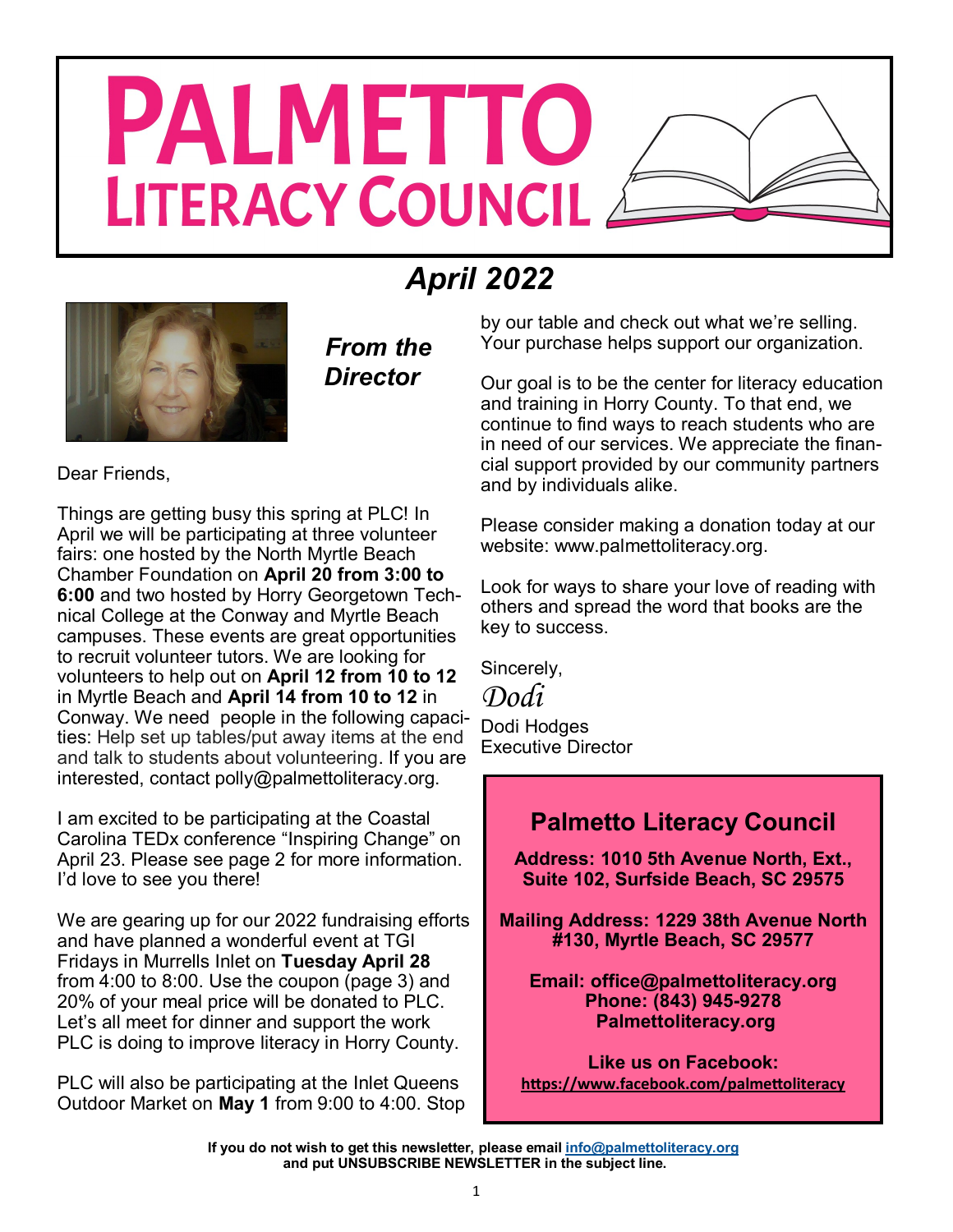## **TEDx, CCU, April 23, 2022**

#### **The Logophile** Preston McKever-Floyd

Mark your calendars:

Dr. Dodi Hodges will be a speaker at the Coastal Carolina University TEDx conference on April 23, 2022. Her talk is titled: "Building Community Through Literacy." The event takes place from 10 a.m. to 4 p.m. in the E. Craig Wall Sr. College of Business Administration Building's Johnson Auditorium.

The event theme is *Inspiring Change*, and speakers will discuss issues regarding education, homelessness, the environment, worker cooperatives, literacy and criminal justice. The event is open to the public. Tickets are limited and may be purchased at the link provided below.

> [https://www.coastal.edu/scoess/](https://www.coastal.edu/scoess/spadonicentersandinitiatives/tedxatcoastalcarolinauniversity/) [spadonicentersandinitiatives/](https://www.coastal.edu/scoess/spadonicentersandinitiatives/tedxatcoastalcarolinauniversity/) [tedxatcoastalcarolinauniversity/.](https://www.coastal.edu/scoess/spadonicentersandinitiatives/tedxatcoastalcarolinauniversity/)

## **SPEAKERS:**

**Ashlyn Brierre,** Civil Rights Activist - Voting Rights

**Jaime McCauley**, Associate Professor of Sociology - Community Change and the Environment

**Jennifer Schlosser**, Assistant Professor of Sociology -Criminal Justice

**Leo Woodberry**, Community Activist - Environmental Justice

**Mal Hyman**, Professor of Sociology

**Sara Brallier**, Professor of Sociology - Homelessness

**Valeria Evans**, Family and Youth Advocate

**Marley Mac**, founder The Better Together Initiative



As the weather warms and COVID fears lessen, people are venturing out more. Many are clearly starved for human interaction and conversation, and generally more talkative. Some conversations are extended not because of weightiness but to assure more friendly interaction. In recognition of this phenomenon, the word for the month is loquacious.

Loquacious is an adjective built on the back of the loquacity – the characteristic of being talkative or wordy. The term appeared in English around the 13<sup>th</sup> century a derivation of the Latin *loquax,* "talkative," and *loqui* "to speak.

Garrulous, gabby, chatty, and talky are some of the synonyms of this word, appearing in French as *loquace,* and Spanish as *locuaz.* Sentence: *when John finds himself in an uncomfortable situation, he tends to be loquacious.*

## **Donations Wanted**

Palmetto Literacy Council will be holding a book sale fundraiser on **September 10, 2022** and we are in need of books. Please drop off your new or "gently" used books at our offices in Surfside.

If you have any gently used items that you'd be willing to donate that we could sell from our table at the Inlet Queens Outdoor Market on **May 1, 2022** please bring them to the office and/or contact us for pickup.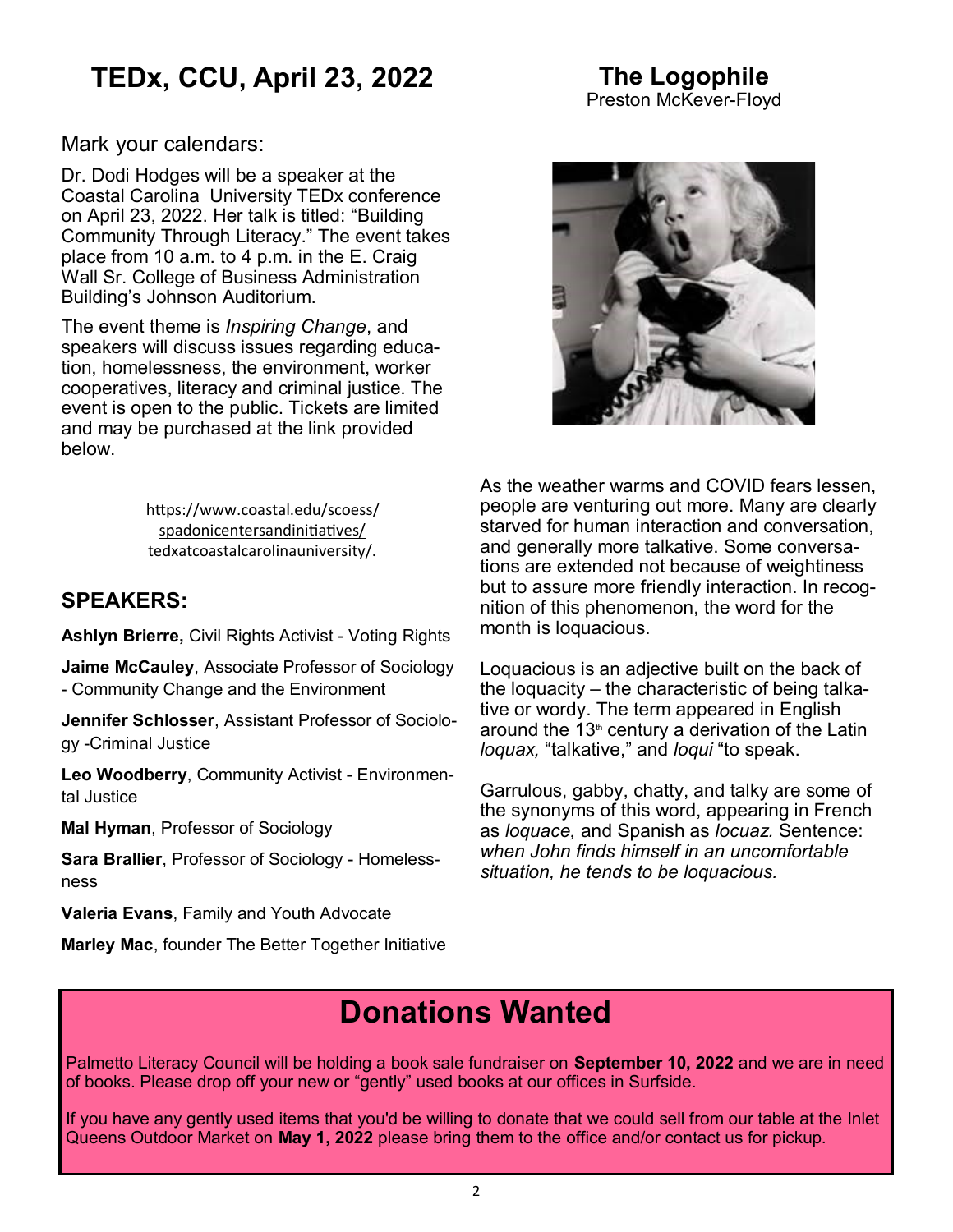**ENJOY A NO-COOK EVENING** THURSDAY, April 28th 4 – 8 pm At TGI FRIDAYS, 3202 US 17 BUS, Murrells Inlet (by Inlet Square Mall) **HELP promote literacy in your community!**

> Present this flyer so that 20% of meal price will be donated to Palmetto Literacy Council